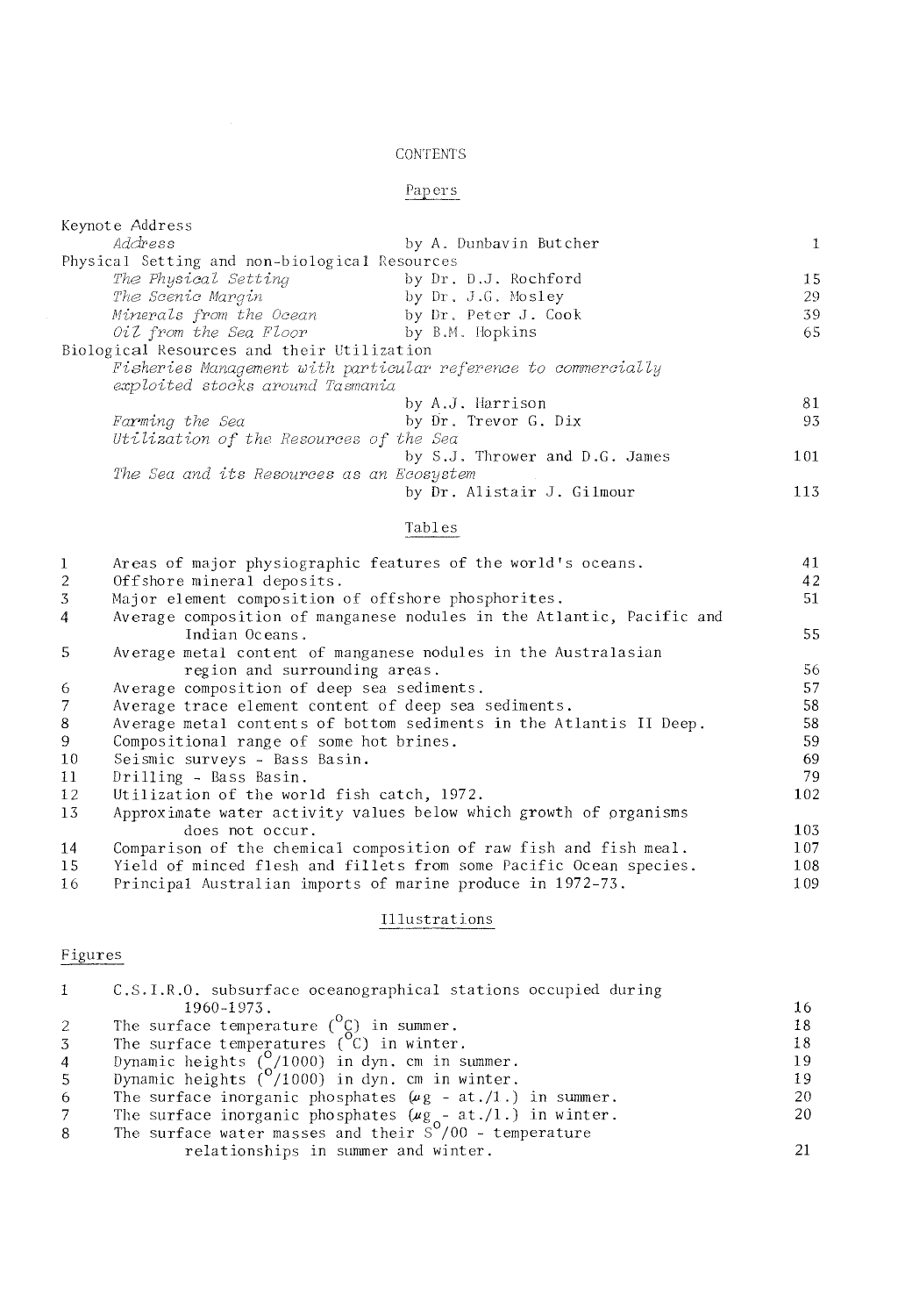| The surface water masses and their mixtures in summer.            | 22<br>22                                                                                                                                                                                                                                                                                                                                                                                                                                                                                                                                                                                                                                                                                                                                                                                                                                                                                                                                                                                                                                                                                                                                                                                                                                                                                                                                                                                                                                                                                                                                                                                                                                                                                                                                                                                                                                                                                                                                                                                                                                                                                                                                                                 |
|-------------------------------------------------------------------|--------------------------------------------------------------------------------------------------------------------------------------------------------------------------------------------------------------------------------------------------------------------------------------------------------------------------------------------------------------------------------------------------------------------------------------------------------------------------------------------------------------------------------------------------------------------------------------------------------------------------------------------------------------------------------------------------------------------------------------------------------------------------------------------------------------------------------------------------------------------------------------------------------------------------------------------------------------------------------------------------------------------------------------------------------------------------------------------------------------------------------------------------------------------------------------------------------------------------------------------------------------------------------------------------------------------------------------------------------------------------------------------------------------------------------------------------------------------------------------------------------------------------------------------------------------------------------------------------------------------------------------------------------------------------------------------------------------------------------------------------------------------------------------------------------------------------------------------------------------------------------------------------------------------------------------------------------------------------------------------------------------------------------------------------------------------------------------------------------------------------------------------------------------------------|
| The mean annual curve of surface temperature and salinity off     |                                                                                                                                                                                                                                                                                                                                                                                                                                                                                                                                                                                                                                                                                                                                                                                                                                                                                                                                                                                                                                                                                                                                                                                                                                                                                                                                                                                                                                                                                                                                                                                                                                                                                                                                                                                                                                                                                                                                                                                                                                                                                                                                                                          |
|                                                                   | 23                                                                                                                                                                                                                                                                                                                                                                                                                                                                                                                                                                                                                                                                                                                                                                                                                                                                                                                                                                                                                                                                                                                                                                                                                                                                                                                                                                                                                                                                                                                                                                                                                                                                                                                                                                                                                                                                                                                                                                                                                                                                                                                                                                       |
|                                                                   |                                                                                                                                                                                                                                                                                                                                                                                                                                                                                                                                                                                                                                                                                                                                                                                                                                                                                                                                                                                                                                                                                                                                                                                                                                                                                                                                                                                                                                                                                                                                                                                                                                                                                                                                                                                                                                                                                                                                                                                                                                                                                                                                                                          |
|                                                                   | 24                                                                                                                                                                                                                                                                                                                                                                                                                                                                                                                                                                                                                                                                                                                                                                                                                                                                                                                                                                                                                                                                                                                                                                                                                                                                                                                                                                                                                                                                                                                                                                                                                                                                                                                                                                                                                                                                                                                                                                                                                                                                                                                                                                       |
|                                                                   |                                                                                                                                                                                                                                                                                                                                                                                                                                                                                                                                                                                                                                                                                                                                                                                                                                                                                                                                                                                                                                                                                                                                                                                                                                                                                                                                                                                                                                                                                                                                                                                                                                                                                                                                                                                                                                                                                                                                                                                                                                                                                                                                                                          |
|                                                                   | 25                                                                                                                                                                                                                                                                                                                                                                                                                                                                                                                                                                                                                                                                                                                                                                                                                                                                                                                                                                                                                                                                                                                                                                                                                                                                                                                                                                                                                                                                                                                                                                                                                                                                                                                                                                                                                                                                                                                                                                                                                                                                                                                                                                       |
|                                                                   | 40                                                                                                                                                                                                                                                                                                                                                                                                                                                                                                                                                                                                                                                                                                                                                                                                                                                                                                                                                                                                                                                                                                                                                                                                                                                                                                                                                                                                                                                                                                                                                                                                                                                                                                                                                                                                                                                                                                                                                                                                                                                                                                                                                                       |
|                                                                   |                                                                                                                                                                                                                                                                                                                                                                                                                                                                                                                                                                                                                                                                                                                                                                                                                                                                                                                                                                                                                                                                                                                                                                                                                                                                                                                                                                                                                                                                                                                                                                                                                                                                                                                                                                                                                                                                                                                                                                                                                                                                                                                                                                          |
|                                                                   | 41                                                                                                                                                                                                                                                                                                                                                                                                                                                                                                                                                                                                                                                                                                                                                                                                                                                                                                                                                                                                                                                                                                                                                                                                                                                                                                                                                                                                                                                                                                                                                                                                                                                                                                                                                                                                                                                                                                                                                                                                                                                                                                                                                                       |
|                                                                   | 43                                                                                                                                                                                                                                                                                                                                                                                                                                                                                                                                                                                                                                                                                                                                                                                                                                                                                                                                                                                                                                                                                                                                                                                                                                                                                                                                                                                                                                                                                                                                                                                                                                                                                                                                                                                                                                                                                                                                                                                                                                                                                                                                                                       |
|                                                                   |                                                                                                                                                                                                                                                                                                                                                                                                                                                                                                                                                                                                                                                                                                                                                                                                                                                                                                                                                                                                                                                                                                                                                                                                                                                                                                                                                                                                                                                                                                                                                                                                                                                                                                                                                                                                                                                                                                                                                                                                                                                                                                                                                                          |
| be used in the future.                                            | 45                                                                                                                                                                                                                                                                                                                                                                                                                                                                                                                                                                                                                                                                                                                                                                                                                                                                                                                                                                                                                                                                                                                                                                                                                                                                                                                                                                                                                                                                                                                                                                                                                                                                                                                                                                                                                                                                                                                                                                                                                                                                                                                                                                       |
| Pleistocene sea-level changes.                                    | 46                                                                                                                                                                                                                                                                                                                                                                                                                                                                                                                                                                                                                                                                                                                                                                                                                                                                                                                                                                                                                                                                                                                                                                                                                                                                                                                                                                                                                                                                                                                                                                                                                                                                                                                                                                                                                                                                                                                                                                                                                                                                                                                                                                       |
|                                                                   | 47                                                                                                                                                                                                                                                                                                                                                                                                                                                                                                                                                                                                                                                                                                                                                                                                                                                                                                                                                                                                                                                                                                                                                                                                                                                                                                                                                                                                                                                                                                                                                                                                                                                                                                                                                                                                                                                                                                                                                                                                                                                                                                                                                                       |
| Offshore phosphate deposits.                                      | 50                                                                                                                                                                                                                                                                                                                                                                                                                                                                                                                                                                                                                                                                                                                                                                                                                                                                                                                                                                                                                                                                                                                                                                                                                                                                                                                                                                                                                                                                                                                                                                                                                                                                                                                                                                                                                                                                                                                                                                                                                                                                                                                                                                       |
| Distribution of manganese nodules and the rate of sedimentation.  | 54                                                                                                                                                                                                                                                                                                                                                                                                                                                                                                                                                                                                                                                                                                                                                                                                                                                                                                                                                                                                                                                                                                                                                                                                                                                                                                                                                                                                                                                                                                                                                                                                                                                                                                                                                                                                                                                                                                                                                                                                                                                                                                                                                                       |
|                                                                   | 66                                                                                                                                                                                                                                                                                                                                                                                                                                                                                                                                                                                                                                                                                                                                                                                                                                                                                                                                                                                                                                                                                                                                                                                                                                                                                                                                                                                                                                                                                                                                                                                                                                                                                                                                                                                                                                                                                                                                                                                                                                                                                                                                                                       |
| Australia-wide offshore petroleum exploration.                    | 67                                                                                                                                                                                                                                                                                                                                                                                                                                                                                                                                                                                                                                                                                                                                                                                                                                                                                                                                                                                                                                                                                                                                                                                                                                                                                                                                                                                                                                                                                                                                                                                                                                                                                                                                                                                                                                                                                                                                                                                                                                                                                                                                                                       |
|                                                                   | 71                                                                                                                                                                                                                                                                                                                                                                                                                                                                                                                                                                                                                                                                                                                                                                                                                                                                                                                                                                                                                                                                                                                                                                                                                                                                                                                                                                                                                                                                                                                                                                                                                                                                                                                                                                                                                                                                                                                                                                                                                                                                                                                                                                       |
|                                                                   | $78\,$                                                                                                                                                                                                                                                                                                                                                                                                                                                                                                                                                                                                                                                                                                                                                                                                                                                                                                                                                                                                                                                                                                                                                                                                                                                                                                                                                                                                                                                                                                                                                                                                                                                                                                                                                                                                                                                                                                                                                                                                                                                                                                                                                                   |
|                                                                   |                                                                                                                                                                                                                                                                                                                                                                                                                                                                                                                                                                                                                                                                                                                                                                                                                                                                                                                                                                                                                                                                                                                                                                                                                                                                                                                                                                                                                                                                                                                                                                                                                                                                                                                                                                                                                                                                                                                                                                                                                                                                                                                                                                          |
|                                                                   | 84                                                                                                                                                                                                                                                                                                                                                                                                                                                                                                                                                                                                                                                                                                                                                                                                                                                                                                                                                                                                                                                                                                                                                                                                                                                                                                                                                                                                                                                                                                                                                                                                                                                                                                                                                                                                                                                                                                                                                                                                                                                                                                                                                                       |
|                                                                   |                                                                                                                                                                                                                                                                                                                                                                                                                                                                                                                                                                                                                                                                                                                                                                                                                                                                                                                                                                                                                                                                                                                                                                                                                                                                                                                                                                                                                                                                                                                                                                                                                                                                                                                                                                                                                                                                                                                                                                                                                                                                                                                                                                          |
|                                                                   | 84                                                                                                                                                                                                                                                                                                                                                                                                                                                                                                                                                                                                                                                                                                                                                                                                                                                                                                                                                                                                                                                                                                                                                                                                                                                                                                                                                                                                                                                                                                                                                                                                                                                                                                                                                                                                                                                                                                                                                                                                                                                                                                                                                                       |
|                                                                   | 85                                                                                                                                                                                                                                                                                                                                                                                                                                                                                                                                                                                                                                                                                                                                                                                                                                                                                                                                                                                                                                                                                                                                                                                                                                                                                                                                                                                                                                                                                                                                                                                                                                                                                                                                                                                                                                                                                                                                                                                                                                                                                                                                                                       |
|                                                                   |                                                                                                                                                                                                                                                                                                                                                                                                                                                                                                                                                                                                                                                                                                                                                                                                                                                                                                                                                                                                                                                                                                                                                                                                                                                                                                                                                                                                                                                                                                                                                                                                                                                                                                                                                                                                                                                                                                                                                                                                                                                                                                                                                                          |
|                                                                   | 86                                                                                                                                                                                                                                                                                                                                                                                                                                                                                                                                                                                                                                                                                                                                                                                                                                                                                                                                                                                                                                                                                                                                                                                                                                                                                                                                                                                                                                                                                                                                                                                                                                                                                                                                                                                                                                                                                                                                                                                                                                                                                                                                                                       |
|                                                                   |                                                                                                                                                                                                                                                                                                                                                                                                                                                                                                                                                                                                                                                                                                                                                                                                                                                                                                                                                                                                                                                                                                                                                                                                                                                                                                                                                                                                                                                                                                                                                                                                                                                                                                                                                                                                                                                                                                                                                                                                                                                                                                                                                                          |
|                                                                   | 87                                                                                                                                                                                                                                                                                                                                                                                                                                                                                                                                                                                                                                                                                                                                                                                                                                                                                                                                                                                                                                                                                                                                                                                                                                                                                                                                                                                                                                                                                                                                                                                                                                                                                                                                                                                                                                                                                                                                                                                                                                                                                                                                                                       |
|                                                                   | 88                                                                                                                                                                                                                                                                                                                                                                                                                                                                                                                                                                                                                                                                                                                                                                                                                                                                                                                                                                                                                                                                                                                                                                                                                                                                                                                                                                                                                                                                                                                                                                                                                                                                                                                                                                                                                                                                                                                                                                                                                                                                                                                                                                       |
|                                                                   | 88                                                                                                                                                                                                                                                                                                                                                                                                                                                                                                                                                                                                                                                                                                                                                                                                                                                                                                                                                                                                                                                                                                                                                                                                                                                                                                                                                                                                                                                                                                                                                                                                                                                                                                                                                                                                                                                                                                                                                                                                                                                                                                                                                                       |
|                                                                   |                                                                                                                                                                                                                                                                                                                                                                                                                                                                                                                                                                                                                                                                                                                                                                                                                                                                                                                                                                                                                                                                                                                                                                                                                                                                                                                                                                                                                                                                                                                                                                                                                                                                                                                                                                                                                                                                                                                                                                                                                                                                                                                                                                          |
|                                                                   | 89                                                                                                                                                                                                                                                                                                                                                                                                                                                                                                                                                                                                                                                                                                                                                                                                                                                                                                                                                                                                                                                                                                                                                                                                                                                                                                                                                                                                                                                                                                                                                                                                                                                                                                                                                                                                                                                                                                                                                                                                                                                                                                                                                                       |
|                                                                   | 90                                                                                                                                                                                                                                                                                                                                                                                                                                                                                                                                                                                                                                                                                                                                                                                                                                                                                                                                                                                                                                                                                                                                                                                                                                                                                                                                                                                                                                                                                                                                                                                                                                                                                                                                                                                                                                                                                                                                                                                                                                                                                                                                                                       |
|                                                                   | 106                                                                                                                                                                                                                                                                                                                                                                                                                                                                                                                                                                                                                                                                                                                                                                                                                                                                                                                                                                                                                                                                                                                                                                                                                                                                                                                                                                                                                                                                                                                                                                                                                                                                                                                                                                                                                                                                                                                                                                                                                                                                                                                                                                      |
|                                                                   |                                                                                                                                                                                                                                                                                                                                                                                                                                                                                                                                                                                                                                                                                                                                                                                                                                                                                                                                                                                                                                                                                                                                                                                                                                                                                                                                                                                                                                                                                                                                                                                                                                                                                                                                                                                                                                                                                                                                                                                                                                                                                                                                                                          |
| products.                                                         | 109                                                                                                                                                                                                                                                                                                                                                                                                                                                                                                                                                                                                                                                                                                                                                                                                                                                                                                                                                                                                                                                                                                                                                                                                                                                                                                                                                                                                                                                                                                                                                                                                                                                                                                                                                                                                                                                                                                                                                                                                                                                                                                                                                                      |
| Sketch of the current systems of the western South American coast |                                                                                                                                                                                                                                                                                                                                                                                                                                                                                                                                                                                                                                                                                                                                                                                                                                                                                                                                                                                                                                                                                                                                                                                                                                                                                                                                                                                                                                                                                                                                                                                                                                                                                                                                                                                                                                                                                                                                                                                                                                                                                                                                                                          |
| showing the distribution of the Peruvian anchovy                  |                                                                                                                                                                                                                                                                                                                                                                                                                                                                                                                                                                                                                                                                                                                                                                                                                                                                                                                                                                                                                                                                                                                                                                                                                                                                                                                                                                                                                                                                                                                                                                                                                                                                                                                                                                                                                                                                                                                                                                                                                                                                                                                                                                          |
|                                                                   | 115                                                                                                                                                                                                                                                                                                                                                                                                                                                                                                                                                                                                                                                                                                                                                                                                                                                                                                                                                                                                                                                                                                                                                                                                                                                                                                                                                                                                                                                                                                                                                                                                                                                                                                                                                                                                                                                                                                                                                                                                                                                                                                                                                                      |
|                                                                   |                                                                                                                                                                                                                                                                                                                                                                                                                                                                                                                                                                                                                                                                                                                                                                                                                                                                                                                                                                                                                                                                                                                                                                                                                                                                                                                                                                                                                                                                                                                                                                                                                                                                                                                                                                                                                                                                                                                                                                                                                                                                                                                                                                          |
|                                                                   | 116                                                                                                                                                                                                                                                                                                                                                                                                                                                                                                                                                                                                                                                                                                                                                                                                                                                                                                                                                                                                                                                                                                                                                                                                                                                                                                                                                                                                                                                                                                                                                                                                                                                                                                                                                                                                                                                                                                                                                                                                                                                                                                                                                                      |
|                                                                   |                                                                                                                                                                                                                                                                                                                                                                                                                                                                                                                                                                                                                                                                                                                                                                                                                                                                                                                                                                                                                                                                                                                                                                                                                                                                                                                                                                                                                                                                                                                                                                                                                                                                                                                                                                                                                                                                                                                                                                                                                                                                                                                                                                          |
|                                                                   | 117                                                                                                                                                                                                                                                                                                                                                                                                                                                                                                                                                                                                                                                                                                                                                                                                                                                                                                                                                                                                                                                                                                                                                                                                                                                                                                                                                                                                                                                                                                                                                                                                                                                                                                                                                                                                                                                                                                                                                                                                                                                                                                                                                                      |
|                                                                   |                                                                                                                                                                                                                                                                                                                                                                                                                                                                                                                                                                                                                                                                                                                                                                                                                                                                                                                                                                                                                                                                                                                                                                                                                                                                                                                                                                                                                                                                                                                                                                                                                                                                                                                                                                                                                                                                                                                                                                                                                                                                                                                                                                          |
|                                                                   |                                                                                                                                                                                                                                                                                                                                                                                                                                                                                                                                                                                                                                                                                                                                                                                                                                                                                                                                                                                                                                                                                                                                                                                                                                                                                                                                                                                                                                                                                                                                                                                                                                                                                                                                                                                                                                                                                                                                                                                                                                                                                                                                                                          |
|                                                                   | 118                                                                                                                                                                                                                                                                                                                                                                                                                                                                                                                                                                                                                                                                                                                                                                                                                                                                                                                                                                                                                                                                                                                                                                                                                                                                                                                                                                                                                                                                                                                                                                                                                                                                                                                                                                                                                                                                                                                                                                                                                                                                                                                                                                      |
|                                                                   |                                                                                                                                                                                                                                                                                                                                                                                                                                                                                                                                                                                                                                                                                                                                                                                                                                                                                                                                                                                                                                                                                                                                                                                                                                                                                                                                                                                                                                                                                                                                                                                                                                                                                                                                                                                                                                                                                                                                                                                                                                                                                                                                                                          |
|                                                                   |                                                                                                                                                                                                                                                                                                                                                                                                                                                                                                                                                                                                                                                                                                                                                                                                                                                                                                                                                                                                                                                                                                                                                                                                                                                                                                                                                                                                                                                                                                                                                                                                                                                                                                                                                                                                                                                                                                                                                                                                                                                                                                                                                                          |
| Portion of a phosphatic payement from off the eastern Australian  |                                                                                                                                                                                                                                                                                                                                                                                                                                                                                                                                                                                                                                                                                                                                                                                                                                                                                                                                                                                                                                                                                                                                                                                                                                                                                                                                                                                                                                                                                                                                                                                                                                                                                                                                                                                                                                                                                                                                                                                                                                                                                                                                                                          |
|                                                                   | The surface water masses and their mixtures in winter.<br>Maria Island.<br>Vertical profiles of temperature in relation to phosphate and<br>nitrate surface values at the Maria Island Station and<br>a deep station offshore.<br>The long term trends in mean annual values of 20 m temperature $\binom{O}{C}$ and salinity $\binom{O}{00}$ at the Maria Island Station, 1946-1972.<br>Bathymetry of the oceans.<br>Schematic representation of the structure of the continental margin<br>and adjacent ocean, and the location of mineral deposits.<br>Vertical extent of offshore mineral deposits.<br>Some offshore mining methods in use at the present time or likely to<br>Location of some offshore mineral deposits.<br>World-wide offshore petroleum exploration.<br>Schematic diagram of drill ship and drilling assembly.<br>Well locations - Bass Basin.<br>Rate of increase in population at varying population levels<br>(after Schaeffer).<br>The theoretical relationship between the steady state catch and<br>fishing effort (after Schaeffer).<br>Stock and recruitment relationship. Recruitment is independent of<br>population size except at low levels.<br>Total revenues, costs and sustainable yields with respect to<br>effort (after Christie and Scott).<br>Catch and effort for the Tasmanian southern rock lobster fishery<br>$(1941 - 1973)$ .<br>Catch and effort - Tasmanian abalone fishery 1965-1973.<br>The same, but for Zone 2 only.<br>Catch and effort for scallop fishery in the D'Entrecasteaux Channel<br>1934-1963.<br>Annual landings of scallops for the main areas fished in Tasmania.<br>Schematic diagram of a fish-meal plant.<br>Schematic diagram of a process for manufacturing comminuted fish<br>(Engraulis ringens).<br>Cross section of the western South American coast to show the<br>generalised structure of the currents.<br>Annual catch of the Peruvian anchovy fishery for 1965-1972 showing<br>the occurrence of El Nino conditions.<br>Estimated population of <i>quano</i> birds on the islands off the<br>western South American coast showing the occurrence of<br>El Nino conditions.<br>Plates |

| Portion of a phosphatic pavement from off the eastern Australian |    |
|------------------------------------------------------------------|----|
| coast.                                                           | 52 |
| Phosphorite nodules coated with a calcareous veneer; sample off  |    |
| the north-western Tasmanian coast,                               | 52 |